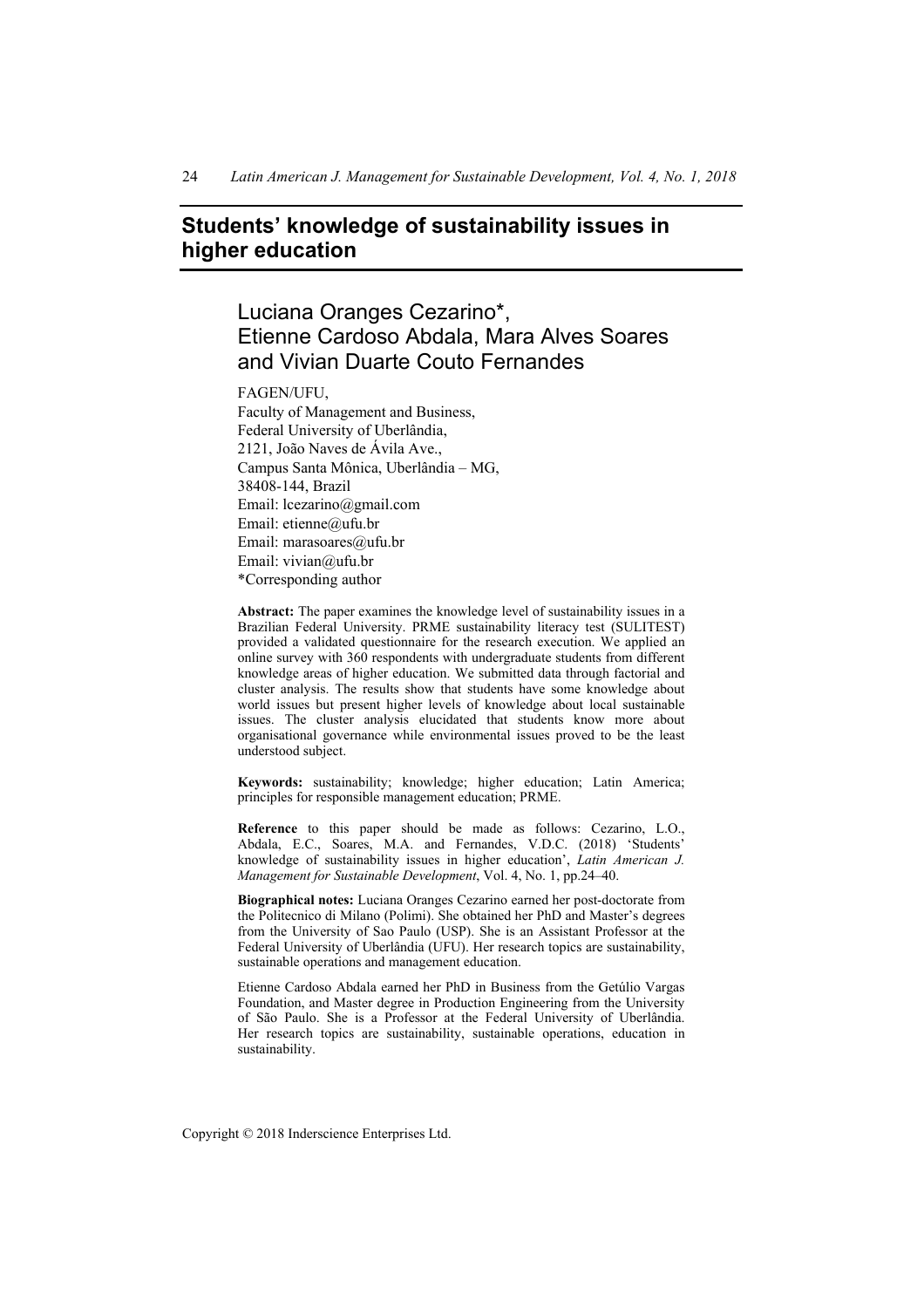Mara Alves Soares earned her PhD from the Federal University of Uberlândia (UFU), and Master's from the University of São Paulo (USP). She is a Professor at the Federal University of Uberlândia (UFU). Her research topics are accounting and management education, financial management and sustainable.

Vivian Duarte Couto Fernandes is a PhD student in Accounting. She is a Professor at the Federal University of Uberlândia (UFU). Her research topics are effectiveness in higher education, sustainability and entrepreneurship.

This paper is a revised and expanded version of a paper entitled 'Descrição do Conhecimento de Futuros Profissionais sobre Dimensões de Sustentabilidade' presented at XXXIX EANPAD Annals, Belo Horizonte, 15 September 2015.

### **1 Introduction**

Universities should develop knowledge. Knowledge can be compared to a living system, which grows and changes as interacts with the environment [Davenport and Prusak, (1998), p.6]. Knowledge, unlike information, refers to beliefs and commitment [Nonaka and Takeushi, (1995), p.63].

The definition of knowledge provides a problem to higher education. Environments change constantly and organisations, mainly the ones in charge of forming professionals, try to adapt themselves (Friga et al., 2003). In the past only technical, scientific and a small part of behaviour compose a competitive academic course. Time has changes and today the revising the knowledge in period basis in one more challenge to higher education (Wiśniewska and Grudowski, 2017). Joel Poldony, Director of the Yale School of Management in 2007, claimed that in the last 30 years business changes have occurred in significant ways, yet the schools have not. Nevertheless, the schools have begun to understand that 'present business' is no longer an option and that critical decisions should be made (Lorange, 2005; Pfeffer and Fong, 2004). Schools which seek to innovate for management practices (Khurana, 2010) that are appropriate to current economic, social and technological context (Brown, 1999; Watling et al., 2003).

In the other hand, global community is being studying this complex context and providing sustainable agendas. Sustainability emerges like something that can update the curriculum of business schools helping them to deal with this recent phenomenon. Following several environmental, social and financial crises in recent years, which revealed the significant social and environmental effects of businesses' and other organisations' practices, an increasing number of academics have begun considering that sustainability issues are imperative to the survival of business and society (Godemann et al., 2011).

However, despite a clear consensus that higher education programs require change towards better preparation of students for the complexity they will face as professionals (Atwater et al., 2008), with praxis in mind, there is still uncertainty about how embedding sustainability in the curriculum can be achieved. Sustainability knowledge has several characteristics including social robustness, recognition of system complexity and uncertainty, acknowledgement of multiple ways of knowing and the incorporation of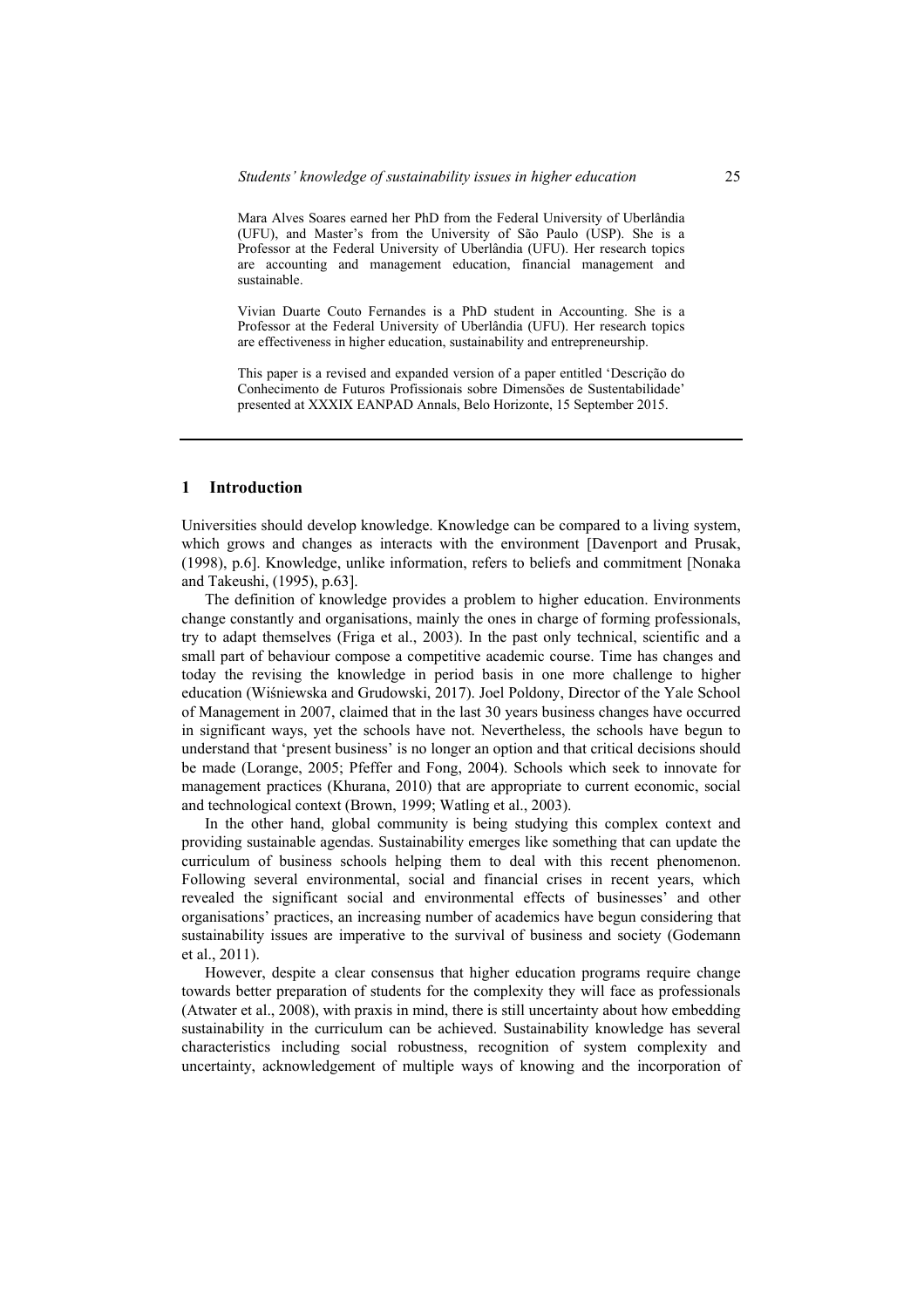normative and ethical premises. In order to produce sustainability knowledge, the knowledge production process itself must be changed to be more adaptive and engaged with society (Miller et al., 2011).

According to Miller et al. (2011), the definition of knowledge in sustainability involves the production of this knowledge from the academy, that is, universities must assume the responsibility of being a preponderant factor for the promotion of this knowledge and the necessary conditions for professionals learning. The way that educational institutions organise student research and teaching in terms of sustainability and relate this to the com-munity is vital for the construction of knowledge.

Brazilian Federal Universities have made efforts to conduct programs that encourage sustainability, but these initiatives are still fragmented, isolated and few. We often see similar initiatives in different parts within the same university, without communication between them.

Principles for responsible management education (PRME) from the United Nations is an international network which schools can associate and follow the proposed principles. PRME is also an initiative to change ideas, present best practices projects and connect deans and professors around the world (Borges et al., 2017).

But before thinking about the sustainable management practices it is prudent to verify how students are being taught. One preponderant issue is a base of the knowledge that students have about the content related to sustainability; before prescribing an adaptation formula of this content to existing curriculum, it is necessary to explore student's knowledge in vigour. So, it becomes clear that there is a necessity for investigation into how much students of federal schools know about sustainability, so that these new or management practices can be developed.

For that, the paper examines the knowledge level of higher education students about sustainability dynamics in a Federal Education University in Brazil based on the sustainability literacy test (SULITEST) from the Foundation for Sustainable Leadership, Kedge Business School in France.

## **2 Objectives and method**

According to PRME (2014) SULITEST is an online multiple choice question assessment. It assesses, in 30 minutes, the minimum level of knowledge in economic, social and environmental responsibility, applicable all over the world, in any kind of higher education institution (HEI), in any country, for students from any kind of tertiary-level course (bachelors, masters, MBAs, PhD).

Despite SULITEST has the initial idea to measure the level of knowledge from business students we extend the approach by the argument that all careers should know about the topic. The focus on the PRME project is due to methodological choices, since the survey used as a research tool was developed by the PRME organisation.

We used a non-representative sample as long as the questionnaire was sent by the institutional email to all students from the university, in a mailing list provided by the university with 5,000 emails. 1,283 emails have returned to our mailbox, which means that 3,717 was our original population.

The correctness scores four points; it takes between 30 and 40 minutes to answer the 30 multiple-choice questions. The instrument adopted presents eight variables of the study: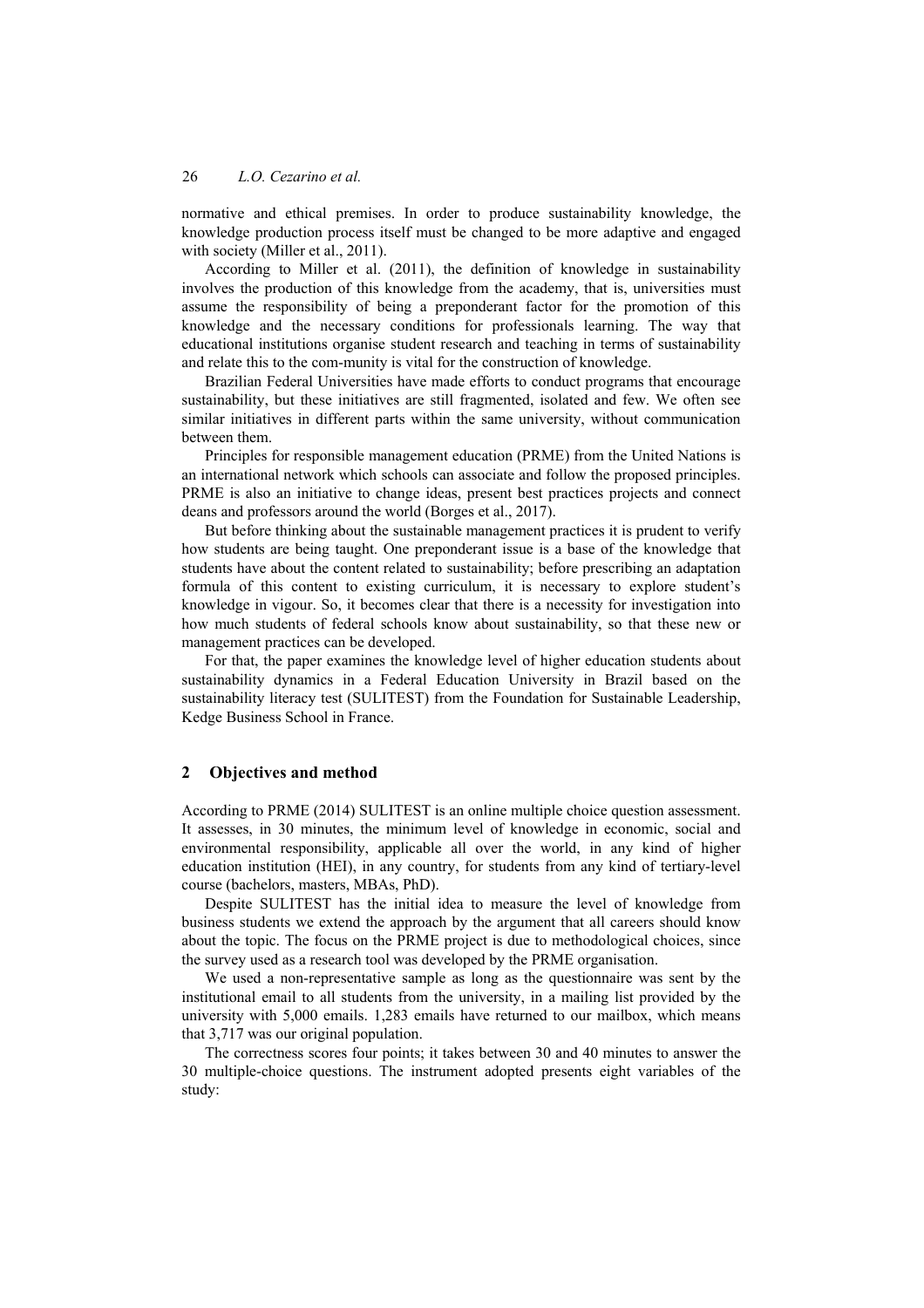- 1 founding principles of sustainable development
- 2 environmental trends and key figures of global local issues
- 3 social trends and key figures of global local issues
- 4 economy trends and key figures of global local issues
- 5 organisational governance
- 6 human rights and community involvement and development
- 7 environment
- 8 fair operating and labour practices and consumer issues.

Obtained data contains 352 valid answers. We used both factorial and cluster analysis. The factorial analysis is in charge of grouping the variables into factors, in this work, in an exploratory way. The goal is to analyse in a combined way the intensity of the knowledge absorbed by theme. On the other hand, the cluster analysis was conducted using the variables as the object of agglomeration, in an intentional way. To Anderberg (1973), cluster analysis is a statistical technique that aims to delineate groups from data sets. It was used here to demonstrate which variable has presented higher quotes. The software used was SPSS and the technique was Euclidean distance by hierarchical cluster.

## **3 Background theory**

## *3.1 Higher education for sustainability*

In our current society, there is a growing awareness of the need to build a sustainable future. The meaning of sustainability and its implied characteristics has been widely discussed; however there is no agreement among scholars concerning its meaning, although the indispensable practices are supported by a more informed action and concerned with the balance between environmental, economical and social systems, on a planetary level (Freire, 2007).

During the meeting of Rio 92, according to Jacobi (2003), the Treaty on Environmental Education for Sustainable Societies and Global Responsibility, which sets principles and an action plan for environmental educators, establishing a relationship between public policy of environmental education (EE) and sustainability was implemented. The author explains that the treaty highlights participatory processes in promoting the environment toward their recuperation, conservation and improvement, as well as towards the improvement of quality of life.

In order to reach environmental sustainability, Sachs [Araujo and Bizzo, (2005), p.2], points out that it is necessary to consider some aspects simultaneously, such as: social, aiming to reduce distances between life patterns of social groups; economical, enabled by the allocation and efficient management of resources, evaluated much more through macro social criteria than micro managerial criteria and through the regular flow of public and private investments; ecological, involving measures to reduce the consummation of resources and production of residues, measures to intensify research, to introduce clean technologies and save resources and to define rules that allow for proper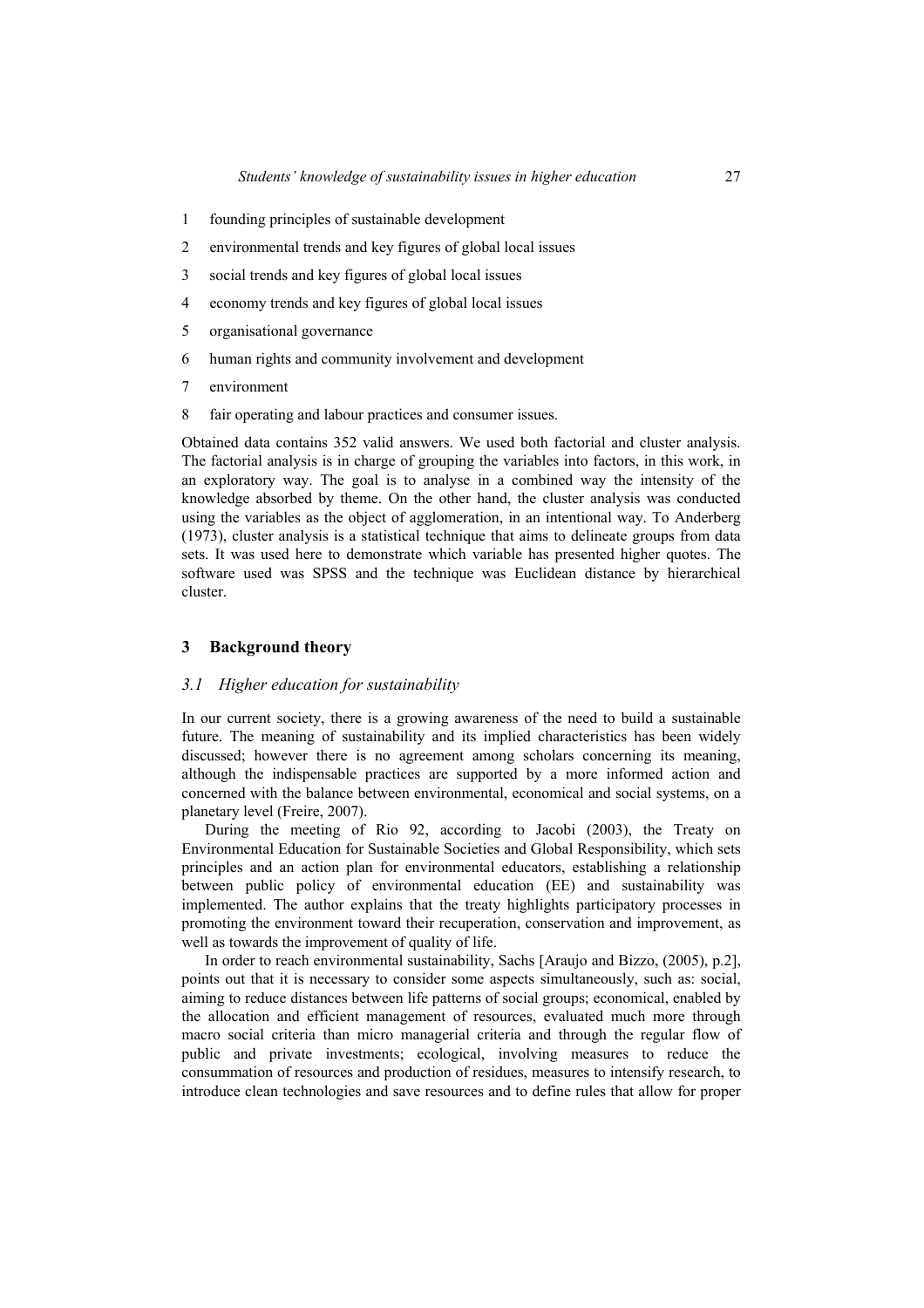environmental protection; spatial, contemplating a more balanced setting of rural-urban issues; cultural, seeking endogenous conceptions of involvement that respect the peculiarities of each ecosystem, of each culture and each place.

In this manner, Freire (2007, p.145) explains sustainability requires that, "The individualism should be replaced by more solidary practices, implying, for that reason, an education for the values." Act number 9.795/99, 2nd article, brings up that EE is an "essential and permanent component and it should be present, in an articulated way, in all levels and modalities of the educational process, in formal and informal categories" (BRASIL, 1999).

However, it is believed that a university is a privileged place and that it can cooperate with the creation of a culture that stimulates practices, attitudes and positive behaviour related to the environment (Guimarães and Tomazello, 2003).

There is concern about the environmental dimension and this is clear in Act no. 9.795/99, article 11,

"Environmental dimension should appear on curriculums of teachers' formation, in all levels and all subjects."

"Only paragraph – Teachers in activity should have complementary formation on their acting areas, aiming to attend properly to fulfillment of principles and objectives National Policy of Environmental Education (BRASIL, 1999)."

Teachers' formation aims not to require working with ideas, concepts, values, skills and attitudes that collaborate to an environmentally responsible society, without any previous formation or continuing education (Guimarães and Tomazello, 2003).

In this way, if teachers want to develop, with their students, environmental formation, they need to […] have in their initial formation and continuing learning situations that enable them to discuss and introduce environmental issues, in conformity with the sustainability discourse [Araujo and Bizzo, (2005), p.3]. Guimarães and Tomazello (2003) affirm that no matter the area of concentration, teachers must have a wide contact with environmental issues, allowing a reflection about the subject and the possibility of bringing about proposals of action on their practices at school.

However, to reach this purpose, something needs to be changed, "either on a curricular level, or on a practices level, it is necessary to see a transformation in our way of thinking and acting in school daily" [Freire, (2007), p.143]. Thus, EE is defined by Act no. 9.795/99, article 1 as the processes whereby individuals and collectives build social values, knowledge, skills, attitudes and competences toward environmental conservation and common use property of the people, essential to a healthy quality of life and its sustainability (BRASIL, 1999).

For that reason, it is necessary that EE, especially higher education, highlights the environmental problems that come from the disorder and degradation of the quality of life in the cities and regions (Jacobi, 2003). Guimarães and Tomazello (2003) believe that, initially, to break the inertia of college structure, the subject EE, as a guiding axis to the different subjects of the curriculum – transversal theme – or as an autonomous subject, could involve the elaboration/cooperation of inter/multi disciplinary projects, with the participation of many professors, working in a cooperative way.

Because of the complexity and dynamism of environmental issues, Araujo and Bizzo (2005) claim that in order to insert a sustainability discourse on the higher educational process it is fundamental that the model of a teacher's formation be supported by the reflection of his/her own practice, aiming to resolve any problems, including conceptual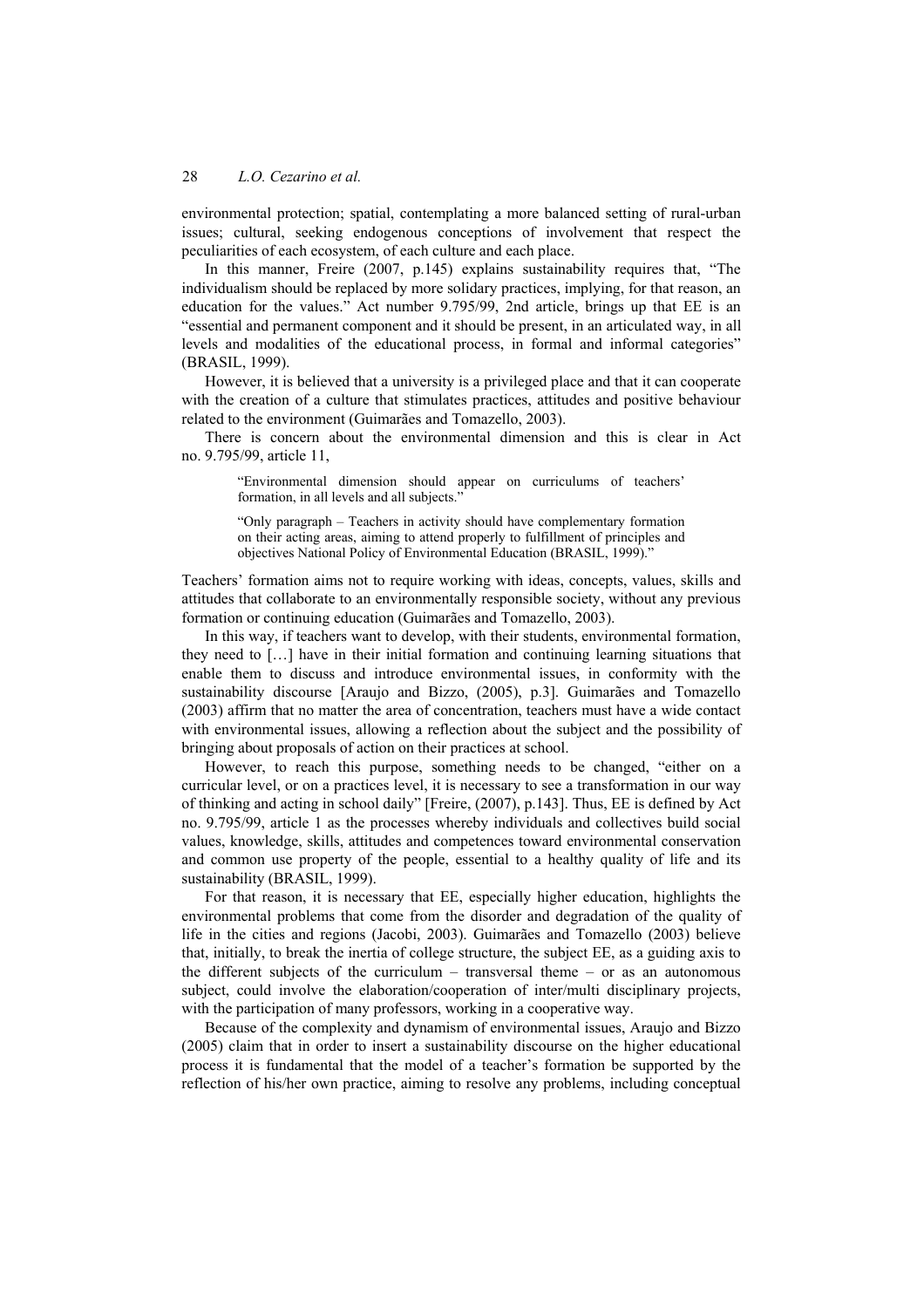ones and ensuring that the teacher's curriculum is inseparable from the students' curriculum, as well as their own formation.

Guimarães and Tomazello (2003) believe that there are no short term solutions to totally detain the degradation of the environmental quality and quality of life on the planet, but there is not much time to act on these areas and the contribution of education is the most highly anticipated and the most effective, according to the authors.

Velazquez et al. (2005), Lidgren et al. (2006) and Lozano (2006) argue about the barriers and obstacles to implementation of sustainability in higher education. Resistance to adoption of new paradigms, attitudes and behaviours from a new approach on the sustainable use of resources is one of the elements considered as an obstacle to the inclusion of sustainability. The absence of true meaning, understanding and interest in the subject, followed by distancing the responsibility of educators as to ethics education in sustainability are other aspects mentioned. Moreover, the lack of a suitable framework for the practice of sustainable actions is notably more conservative feature of educational organisation, as suggested by Velazquez et al. (2005).

In this manner, Freire (2007) corroborates declaring that education for sustainability and the necessity of thinking in a different way demand the effort of all those people that are worried about the future of our youth. According to the author, social changes demand the adoption of measures on an educational system level preparing the future generation for future challenges.

According to Nejati and Nejati (2013, p.105)

"A sustainable university is one which apart from seeking academic excellence, tries to embed human values into the fabric of people's lives; a university that promotes and implements sustainability practices in teaching, research, community outreach, waste and energy management and land use and planning through continuous sustainability commitment and monitoring."

It is experienced that the way people understand sustainability, more specifically environmental issues, is a reflection of higher education. Because the roots of this education are usually derived from diverse backgrounds, understanding the various definitions of sustainability becomes quite important (Fisher and McAdams, 2015).

#### *3.2 Sustainability in higher education*

The sustainable development is a multi-disciplinary theme that involves several characteristics that hinder the understanding and applicability of actions that can be considered sustainable indeed, which means that professionals from different areas need to learn many different skills so that they can implement practices that allow one sustainable development. This discussion on the theme of multidisciplinary and its implications is treated in evident way by Hailey (1998), Reid et al. (2009) and Audebrand (2010). At the end of the 90s, Hailey (1998) pointed out the many facets of sustainable development, questioning about the way the issue could be included in the educational curricula of undergraduate and more, under which aspect each course should address the issue, as the focus of an exact course is different from that given to a course in the humanities. An important aspect is the ethical training and citizenship of undergraduate students considering the different perspectives, values, motivation and ideology of the institutions and individuals involved.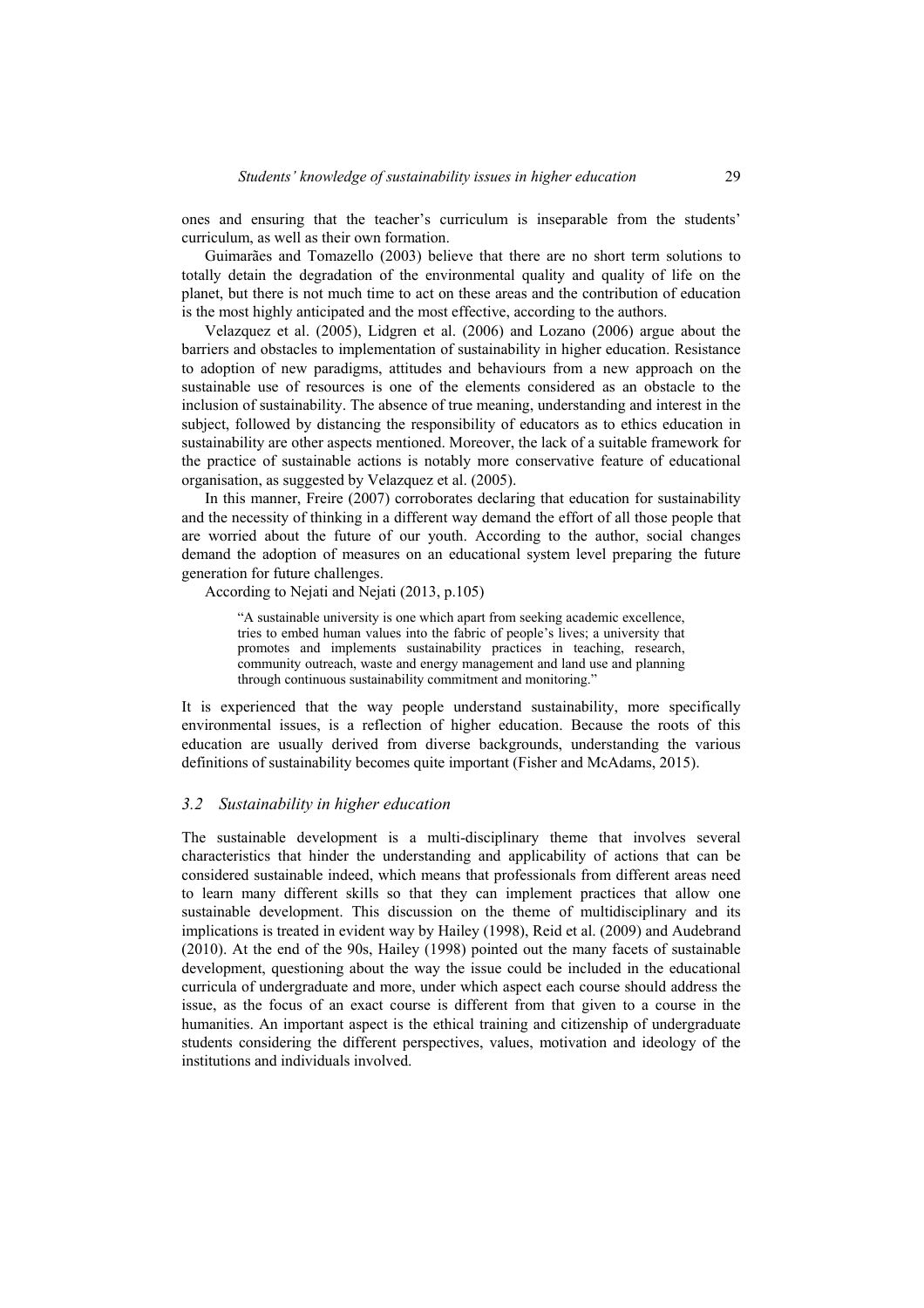Leal Filho et al. (2015) and Savelyeva and Douglas (2017) reinforce the idea that higher education is extremely relevant and makes the difference when it comes to sustainability education, as it reveals important researches results on this subject, in order to develop a scientific discourse on sustainability. Savelyeva and Douglas (2017) suggest that the data collected in surveys contribute to understand the perception that undergraduate students have in terms of sustainable awareness, which is a result continuous engagement program in sustainability through compulsory curricular studies.

Thus, it is relevant to discuss the sustainability context in higher education and how this subject is handled in university programs. There is some important research about sustainability in higher education at Brazilian universities, like those developed by Motloch et al. (2007), Lara (2012), Palma et al. (2011) and Jacobi et al. (2011). Sustainability in education is a response to the environmental demands, changes and competitiveness, which require a new proposition for the training of future managers, who need to become more responsible, flexible and aware about the theme (Palma et al., 2011).

After the publication of Hailey (1998) on sustainability in higher education other authors such as Calder and Clugston (2003), Velazquez et al. (2005), Lidgren et al. (2006), Lozano (2006), Junyent and Ciurana (2008) and Rusinko (2010) addressed the issue of inclusion of sustainability in the curriculum of higher education courses, as well as the institutionalisation of this process and the barriers that hinder the teaching of the subject. Jabbour et al. (2013) discuss that HEIs need to develop activities towards society that involve the environmental quality of the planet, which must be accompanied by a program that enables the transformation of activities related to research, teaching, community-oriented actions and operational management into a greening behaviour.

Lara (2012) believes that interdisciplinary would be an alternative to the inclusion of sustainability in higher education in Brazil, as it must be treated in an integrated way in various disciplines in shaping the individual as a citizen. The idea of environmental preservation should be treated in the three dimensions of university education, which include the development of projects in teaching, research and extension.

Also considering the issue of interdisciplinary, Jacobi et al. (2011) reflect that the involvement of several areas of knowledge and their respective subjects in the study of sustainability are the result of several instances of environmental crisis that pushed somewhat academic institutions to adopt the subject in higher education. For the authors, the idea involves the diversity of experiences and opinions, a change in the behaviour and habits of individuals and a critical analysis of the subjects participating in the process. In this integration process of sustainability an interdependence must exist between people and between disciplines.

The study developed by Palma et al. (2011) seeks to identify the subjects related to sustainability in the management courses of Brazilian federal universities. The results showed that only 33% of cases show some subject on sustainability and only 5 of the 40 sample universities have a specific subject in environmental management. The social responsibility theme appears as a subject in just 2 universities. Most research institutions with the inclusion of the topic of sustainability in the subjects of the educational curriculum of the courses are located in the northeast of the country.

The conclusions of Palma et al. (2011) suggest that it is necessary to insert questions regarding sustainability in management courses and for this it is necessary to develop a more effective role for the academy. Lara (2012) indicates that one of the initiatives to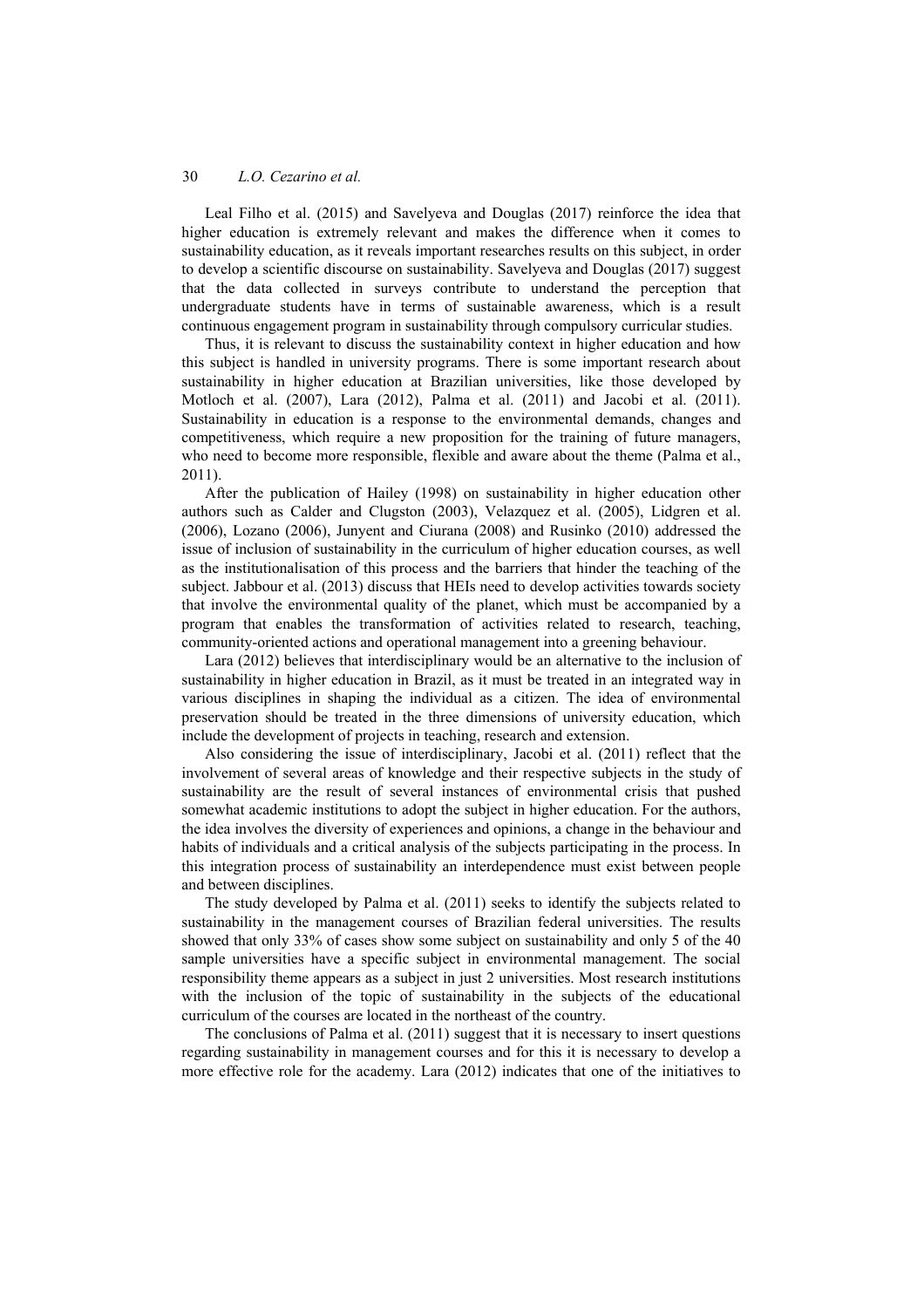achieve the inclusion of sustainability in education is the development of an environmental management system that considers the participation of all stakeholders and departments at a university in planning the needs of the consumption of water and energy and the conscious use of natural resources.

Rusinko (2010) presents a clearly generic matrix that can be applied for higher education, in any course, for insertion of actions related to sustainable development. The options considered by Rusinko (2010) involve the use of an existing structure, should be considered, for example, the inclusion of a topic or sustainability module in a graduate course (closer approach) or the integration of sustainability as a common basic requirement to various courses at a university (comprehensive approach). In order to consider building a new structure, we recommend the creation of a training course on sustainability and business and the creation of a specific discipline of sustainability (narrow approach); and the creation of a new multi-disciplinary and cross-cutting issue or a fundamental and mandatory program in sustainability (broader approach).

As Freire (2007) and Sims and Falkenberg (2013) point out that one of the problems to be faced lies in reorienting education teacher education towards sustainability. It would be necessary to develop educational skills to sustainable development, so that also propitiated partnerships between educators, students and other organisations that relate to universities, creating intra-and interdisciplinary learning opportunities that are able to solve problems within and outside the university space.

According to Jacobi et al. (2011), one of the relevant initiatives on sustainability in educational institutions refers to the PRME project, especially in management courses. These initiatives address both the issues related to establishing a structure that enables preservation actions, energy efficiency and recycling, as well as the included concepts and sustainable practices in the programs, research projects and educational curricula of courses.

#### *3.3 About PRME*

The discussion about sustainability has been gaining strength since the 1960s. For this reason organisations seek alternative ways to increase their contribution to environmental preservation and to the promotion of a more sustainable world. In this sense, HEIs have also adopted practices aiming to create college *campi* that are socially and environmentally responsible (Lahaise and Pozzebon, 2010).

The first attempt at institutionalisation of these practices, in association with the Management Schools and United Nations, was made by PRME. The program was released in 2007 at the summit meeting *Global Compact Leaders* in Geneva and today there are 571 signers, amongst them 24 Brazilian institutions (PRME, 2014). PRME development marks an important step towards a re-evaluation of the activities developed at business schools (Burchell et al., 2014).

Godemann et al. (2014) and Haertle et al. (2017) mention that the PRME project was established in 2007 and involves the responsibility of institutions to prepare professionals for the challenge of transforming the business environment into a more sustainable context. In this sense, PRME aims to contribute to the curricular enhance of the courses in terms of sustainability, promoting opportunities to review topics, in order to ensure greater involvement of society and the private initiative in sustainable actions.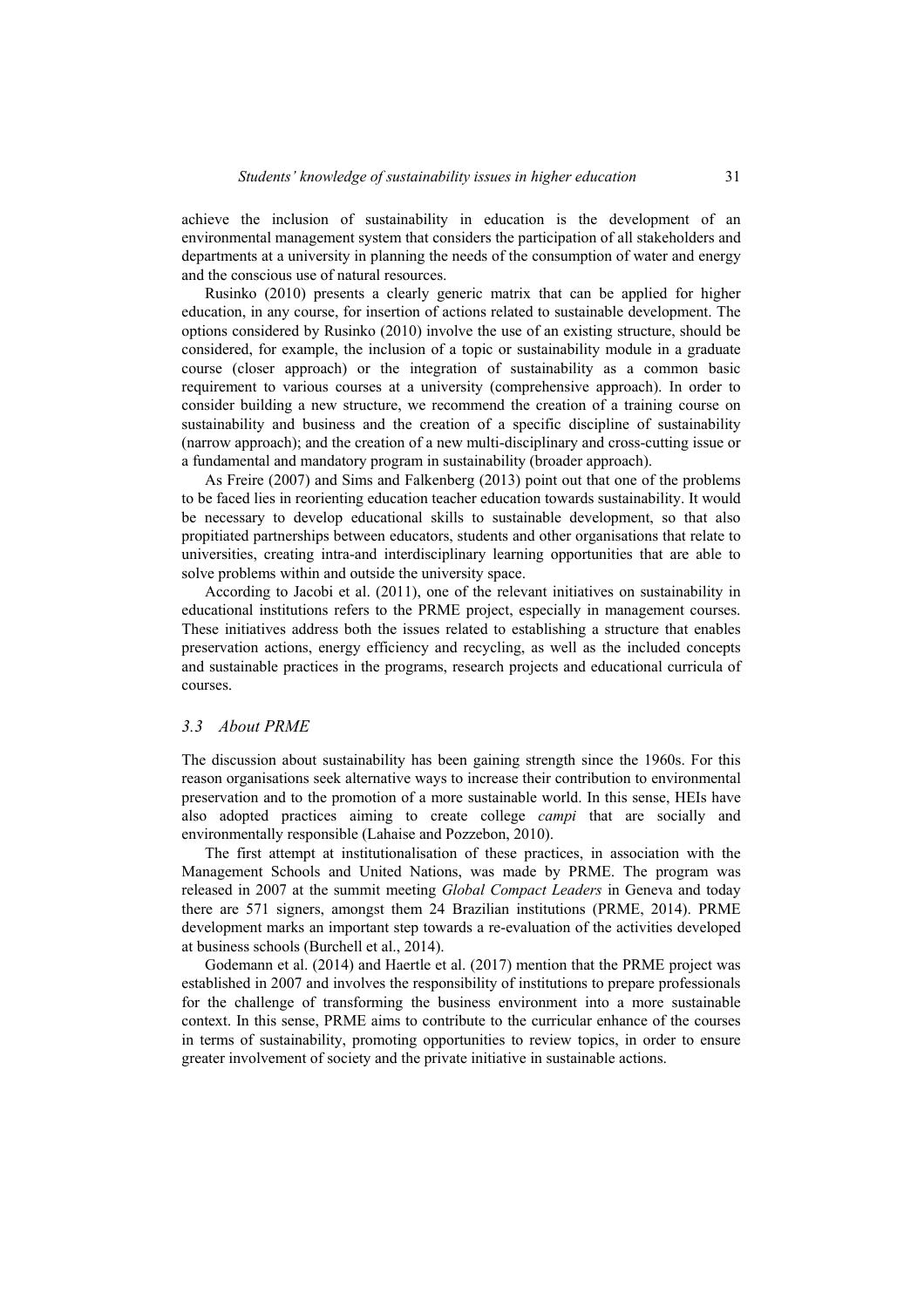According to Fiate et al. (2012, p.13), to "stimulate and support, on a global level, education, investigation, innovation and entrepreneurship in the area of responsible management", constitutes the mission of the UN initiative concerning six principles:

- 1 Purpose: development of students' capacities for them to be future generators of sustainable value for companies and society in general and work on a sustainable and inclusive global economy.
- 2 Values: incorporation of values of global social responsibility in academic activities and curriculums, as well as those portrayed in international initiatives, such as the Global Pact of the United Nations.
- 3 Method: creation of educational structures, materials, processes and an environment that allows efficient learning experiences for responsible leadership.
- 4 Research: general comprehension about organisations' role, dynamic and impact on the creation of sustainable value, in social, environmental and economic dimensions.
- 5 Partnership: interaction between managers of private organisations in order to extend the general knowledge about their challenges in fulfilment of social environmental responsibilities, in addition to exploring effective approaches for the solution of these challenges.
- 6 Dialogue: facilitation and support in the debate between educators, students, companies, government, consumers, media, civil society organisations and others interested in sustainability and social responsibility that involves critical global issues.

Business Schools, when they become a volunteer concerning the challenge of incorporating these principles, receive an engagement model offered by PRME to serve as a reference to the necessary systematic changes. Therefore, schools should conform their strategic objectives and mission to the United Nations' values incorporated in the six principles (Fiates et al., 2012). PRME can reduce the distance that exists between academic discourse and sustainability practices in the majority of management schools spread around Brazil and the world. There are many debates and teaching about the importance of sustainable development inside organisations, but few Management schools incorporate those practices in their management and teaching (Lahaise and Pozzebon, 2010; Godemann et al., 2014).

Studies comparing signatory and non-signatory schools of PRME, Burchell et al. (2014) identified that there is little evidence that the former had a significant process on development of responsible management on its curriculums in comparison to the latter. According to the authors, the governance approach adopted by PRME does not produce, by itself, the type of change and development that was expected. However, being a signatory school can be a way in which the institution can engender their organisational change.

### **4 Results**

For the analysis of the results the use of multiple scales of indicators was considered to define each variable, adopting, therefore, the average value of the answers. The total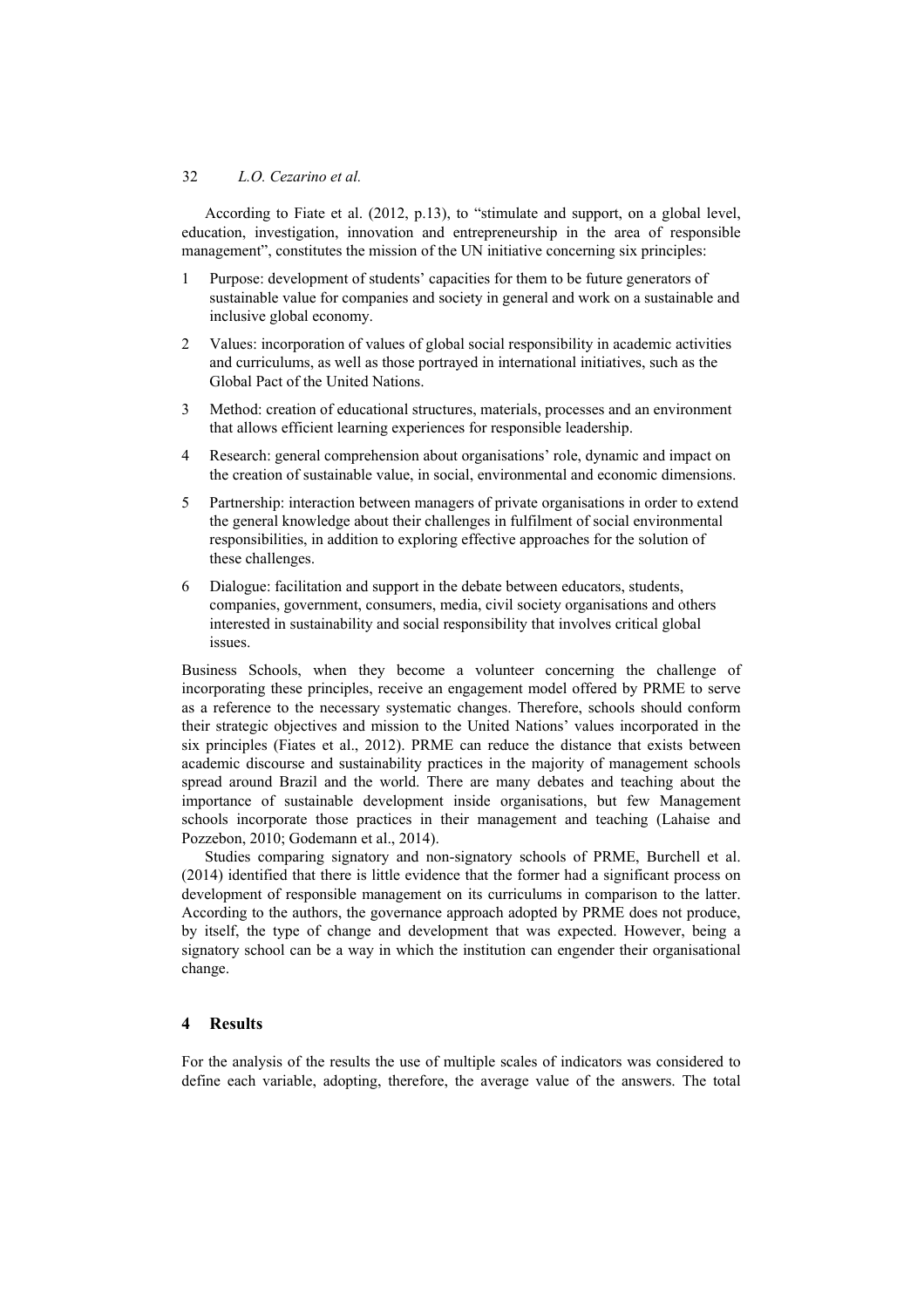number of the complete answers of the questionnaire applied resulted in 352 respondents. The statistical analysis was achieved using the statistic software SPSS version 20. The values of the descriptive statistic of research data are disposed on Table 1.

It is possible to observe through Table 1 that the average of the variables is around 5.00 to 4.0 points in scale; in other words, it is below the maximum value of the scale score used on the questionnaire, indicating that the average of correct answers it is not high, especially in the variable 'organisational governance'. The numbers presented in terms of standard deviation of the variables show that the answers changed in a certain way and that the variables 'environment' and 'organisational governance' are the ones that presented the most dispersion in comparison to the average and so the answers were different. Asymmetrical negative values indicate a subtle curve of data distribution on the right side of the normal curve and the negative kurtosis demonstrates an elongated curve of data.

| <i>Variables</i>                                              | Value<br>min. | Value<br><i>max.</i> | Average | <b>Standard</b><br>dev. | Asymmetry | Kurtosis |
|---------------------------------------------------------------|---------------|----------------------|---------|-------------------------|-----------|----------|
| Founding principles                                           | 9             | 9.1                  | 5,125   | 1,717                   | 0.071     | $-0.450$ |
| Environment trends                                            | $\theta$      | 9.0                  | 4,972   | 1,946                   | $-0.236$  | $-0.286$ |
| Social trends                                                 | $\theta$      | 8.3                  | 4.077   | 1,878                   | $-0.125$  | $-0.289$ |
| Economy trends                                                | $\theta$      | 10                   | 5,637   | 2,030                   | $-0.193$  | $-0.440$ |
| Organisational governance                                     | $\theta$      | 10                   | 3,371   | 3,531                   | 0.558     | $-0.854$ |
| Human rights community<br>involvement development             | $\theta$      | 9                    | 4,700   | 1,939                   | $-0.073$  | $-0.517$ |
| Environment                                                   | $\theta$      | 10                   | 5,327   | 2,539                   | 0.048     | $-0.888$ |
| Fair operating practices labour<br>practices consumer issues. | $\theta$      | 10                   | 4.977   | 2,079                   | 0.153     | $-0.554$ |

**Table 1** Descriptive statistics of variables

*Source:* Own elaboration

The Kolmogorov-Smirnov normality test was the resource used to evaluate the distribution of the research data. According to the test, the p-value of all variables generated a value below 5% (0.05), which indicates a rejection of a hypothesis of data normality. A Pearson correlation analysis was carried out among the variables of the research. The results show that most of the values of coefficient R are under 0.7 (with statistic significance from 0.01 to 0.05), which indicates, according to Hair et al. (2005), that the strength of the association among variables is from moderate to little and there is little co-linearity among them.

The factorial exploratory analysis was achieved by using the method of rotation varimax, which resulted in the following coefficients of measures from the main measurement to be considered for this type of evaluation:

Table 2 presents the indexes of factorial cargo resultants of the reduction process of the number of dimensions found, from a total of eight. We notice that, considering the prerequisites of Hair et al. (2009) for factorial analysis, only the variables social trends, organisational governance and human rights comprehend cargo above 0.5 for the second factor. The other variables are grouped in factor 1. The variance explained for both factors was 59.32%, close to the index defined as ideal for Hair et al. (2009), which is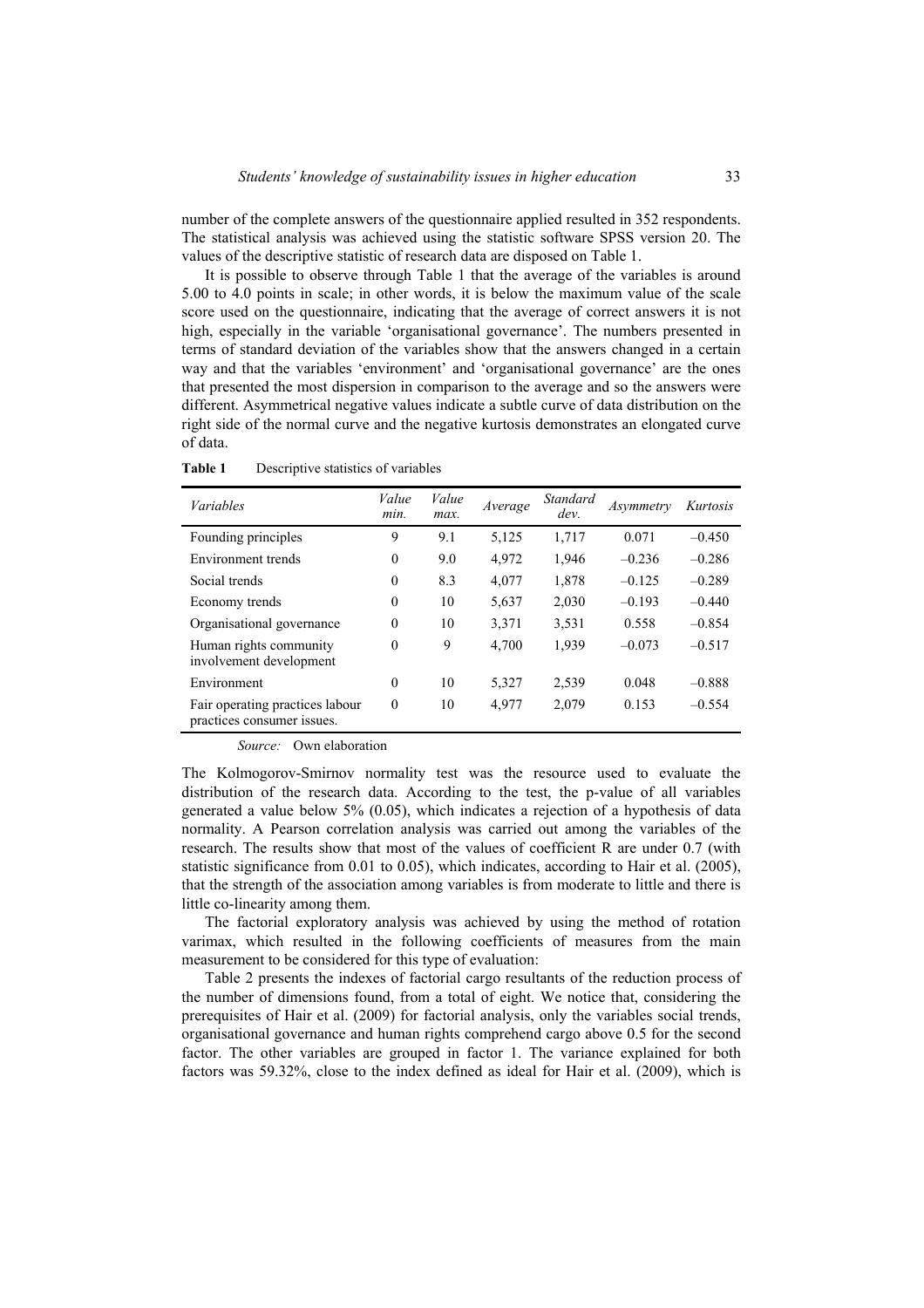superior to 60%. This allows us to conclude that only two factors should be considered as representative of the data dimension.

**Table 2** Factorial exploratory analysis

| <i>Variables</i>                                              | Cargo<br>factorial 1 | Cargo<br>factorial 2 | $H^2$ | <i>MSA</i> | Factors        |
|---------------------------------------------------------------|----------------------|----------------------|-------|------------|----------------|
| Founding principles                                           | 0.802                | 0.169                | 0.672 | 0.851      | 1              |
| Environment trends                                            | 0.560                | 0.378                | 0.456 | 0.891      | 1              |
| Social trends                                                 | 0.349                | 0.780                | 0.731 | 0.776      | $\overline{2}$ |
| Economy trends                                                | 0.785                | 0.063                | 0.621 | 0.887      | 1              |
| Organisational governance                                     | 0.087                | 0.563                | 0.325 | 0.882      | $\overline{2}$ |
| Human rights community<br>involvement development             | 0.151                | 0.812                | 0.683 | 0.719      | $\overline{2}$ |
| Environment                                                   | 0.702                | 0.293                | 0.579 | 0.877      | 1              |
| Fair operating practices labour<br>practices consumer issues. | 0.799                | 0.200                | 0.679 | 0.815      | 1              |

*Source:* Own elaboration

According to Hair et al. (2009) the coefficient of communality of the variables presented in the research should be more than 0.5. In the table this index appears represented by coefficient  $H^2$ , where it is possible to perceive that two variables do not present values inside the minimum limit that is necessary. That means that both variables 'organisational governance' and 'environment trends' present a low estimation of variance shared with the other variables represented on the study.

The technique used for measurement of adjustment was the Kaiser-Meyer-Olkin (KMO) test. The coefficient of measurement of adjustment of the sample normally varies from 0 to 1, in conformity with Hair et al. (2009), the biggest index better explained how much a variable can be measured without error by the other variables. It is perceived that most of the variables have values above 0.7 and that they can follow presupposition of adequacy of the sample, revealing that there is no necessity for the elimination of any variables.

The reliability coefficient measured was 0.792; which attributes consistency among the measures of each variable, in an adequacy on scale.

**Table 3** Agglomeration schedule

| Stage | Cluster combined |           |              | Stage cluster first appears |           |            |
|-------|------------------|-----------|--------------|-----------------------------|-----------|------------|
|       | Cluster 1        | Cluster 2 | Coefficients | Cluster 1                   | Cluster 2 | Next stage |
|       |                  | 8         | 1,118,016    | 0                           |           |            |
|       |                  | 6         | 1,145,543    | 0                           |           |            |
|       |                  | 4         | 1,239,326    | 0                           |           |            |
|       |                  |           | 1,385,393    | 0                           |           |            |
|       |                  |           | 1,708,708    |                             |           |            |
| 6     |                  |           | 1,742,348    |                             |           |            |
|       |                  |           | 4,632,201    |                             |           |            |

*Source:* Own elaboration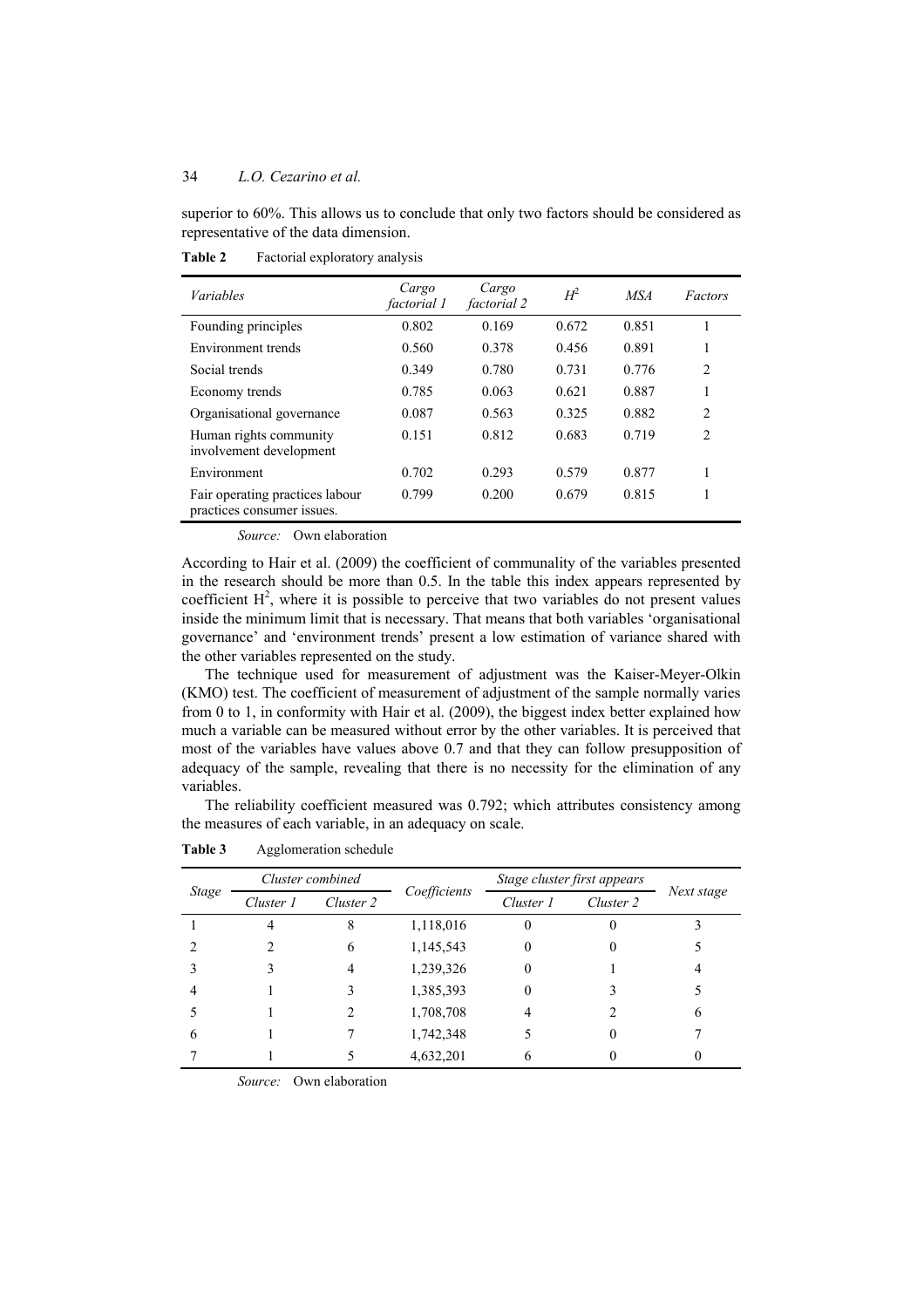The alpha of Cronbach test was used for the reliability analysis, which allows us to identify to which point the scale of the measure adopted is free of error, evaluating its consistency (Hair et al., 2009).

Data from cluster analysis shows that two-step categorisation and high coefficients of dissimilarity form cluster 1 and 2.

**Table 4** Cluster membership

| Case                                                              | 3 clusters |
|-------------------------------------------------------------------|------------|
| Environment: trends and key figures of global/local issues        |            |
| Social: trends and key figures of global/local issues             |            |
| Economy: trends and key figures of global/local issues            |            |
| Founding principles of sustainable development                    |            |
| Organisational governance                                         | 2          |
| Human rights and community involvement and development            |            |
| Environment                                                       | 3          |
| Fair operating practices and Labour practices and consumer issues |            |

#### *Source:* Own elaboration

Table 4 represents the division of the study variables into three heterogeneous clusters. The first one, cluster 1, includes the variables 'fair operating practices and labour practices and consumer issues'; 'human rights and community involvement and development'; 'environment: trends and key figures of global/local issues'; 'social: trends and key figures of global/local issues'; 'economy: trends and key figures of global/local issues' and 'founding principles of sustainable development', that have received on average 15 to 25 points (total of the questionnaire). The second cluster, cluster 2 includes 'organisational governance' that has achieved 19 to 25 points. The last cluster includes the variable 'Environment' that has achieved ten points/score on the total questionnaire.

Nejati and Nejati (2013) studying the key factors about students' perceptions on sustainability, identified a four-dimensional structure, including

- 1 community outreach
- 2 sustainability commitment and monitoring
- 3 waste and energy
- 4 land use and planning.

The first factor is about the university's engagement in planning programs that benefit the local environment. The second one attaches the university's commitment to sustainability in all dimensions. The third factor focus on uses and reuses of waste and energy in university besides the support services. And the last one is about the campus building planning and campus-land use. All these factors are included in cluster 1 and 2 of this study.

# *4.1 Data analysis*

The descriptive statistics allow for the consideration that some respondents did not reach an average value in the answer to certain questions, that is, the answer marked out by the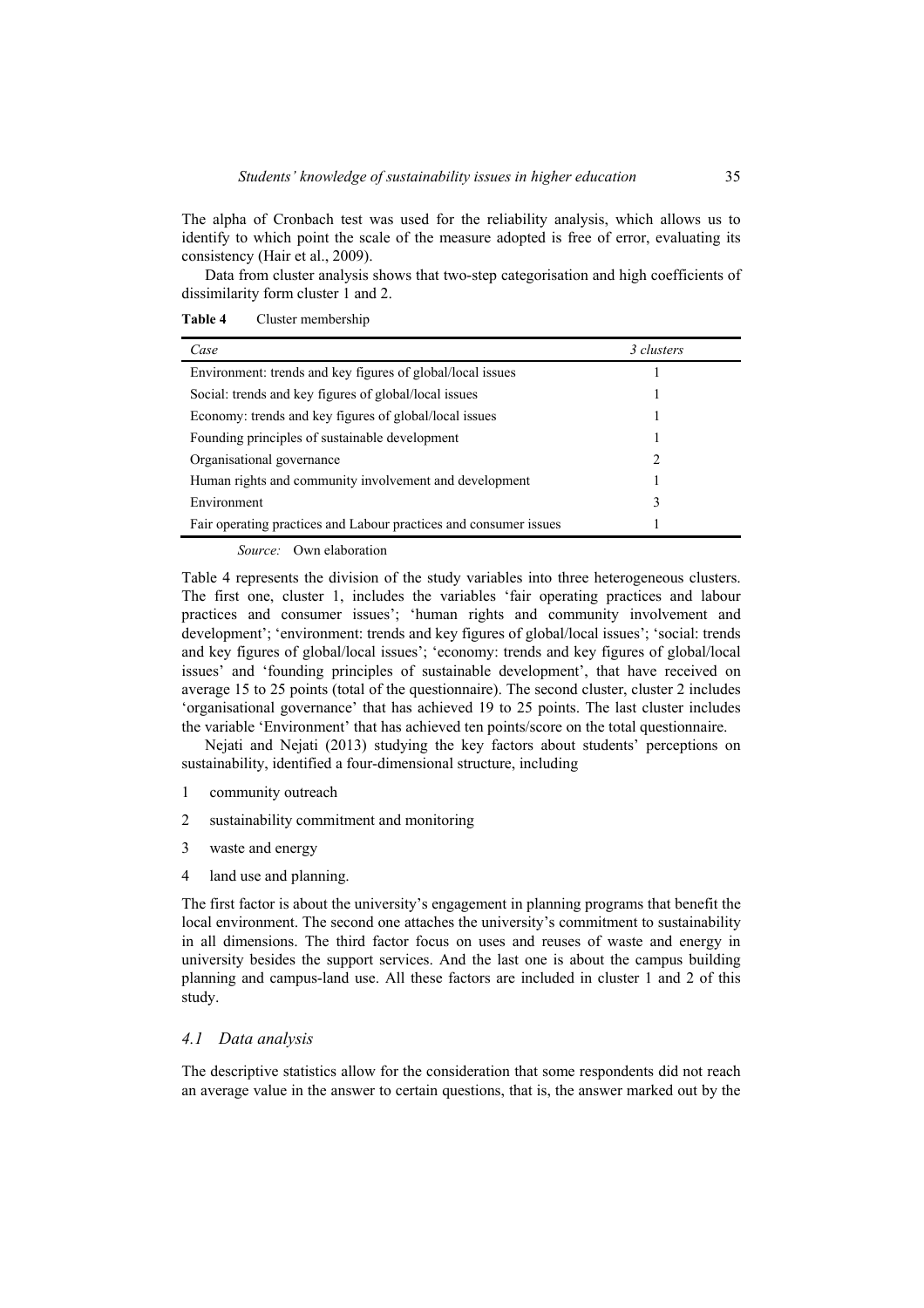respondent was wrong, since the minimum value was zero, which does not supply an average score. The scale adopted was based on a multiple scale that is a choice in what is considered an average value of correct answers, by a combination of indicators of the variable evaluation and so a measure for evaluation is established.

The value of ten points was reached for some variables by some respondents, which infers that there exists a higher knowledge related to factors like corporative governance, economical trends, environment and labour operational practices and issues related to consume. However, when investigating the average value and standard deviation a weak point can be seen in relation to the knowledge of most respondents in corporate governance, followed by the issues related to environment.

Results like those presented above are common. Emanuel and Adams (2011) comparing university knowledge in Hawaii and Alabama found out that less than 20% of the respondents had good knowledge about sustainability. Furthermore, a third of them said they had very little knowledge about it. On the other hand, when the universities were asked to differentiate sustainable terms from unsustainable terms, the researchers concluded they had good present/future understanding.

The lowest value of standard deviation found refers to the variable founding principles, which also represents an average above five points, which makes it possible to evaluate that knowledge on fundamental issues in sustainability, is higher than when it is compared to other variables of evaluation of knowledge about the topic. It can also be analysed that the access to information about trends in economy seems to be greater among students, because the average of correct answers for this variable was the largest among all measurable variables.

Palma et al. (2011) developed a study in order to identify the number of courses related to sustainability offered in bachelor degree programs of business administration in Brazilian federal universities. The authors suggested that the lack of specific courses on sustainability may impair the ability of future managers to deal with the complex business world that they will face.

From the various statistic tests carried out in the exploratory factorial analysis it is possible to consider that the sample was adequate for statistic significance purposes and that the scale reached a reliability coefficient. The factorials cargo indicates the presence of two factors, reinforced by octagonal rotation. The variables founding principles, environment trends, economy trends, environment and fair operating practices labour practices consumer issues are grouped in factor 1 and the others are grouped in a second factor, according to the coefficients of their factorial cargo.

Thus, factor one that groups and reduces the four variables previously mentioned in a single factor was defined by fundamental factors in sustainability  $-$  operations, environment and economy. And factor 2 that grouped issues related to governance and social action was denominated as social factors, human development and governance. It is notable that basic information and those that gather the content of environment and economy are grouped into another factor, which leads us to comprehend that the understanding of environmental and economical issues is more similar to social issues and human development (humans rights and development). The governance issues were the least known by respondents, followed by social trend issues.

These considerations indicate that the knowledge of economical dimension, referring to sustainability is more known and because of this, may be the most publicised in the academic environment and mainly, in business environments. The questionnaire elaborated by PRME does not deal with cultural issues from Brazil, or the body of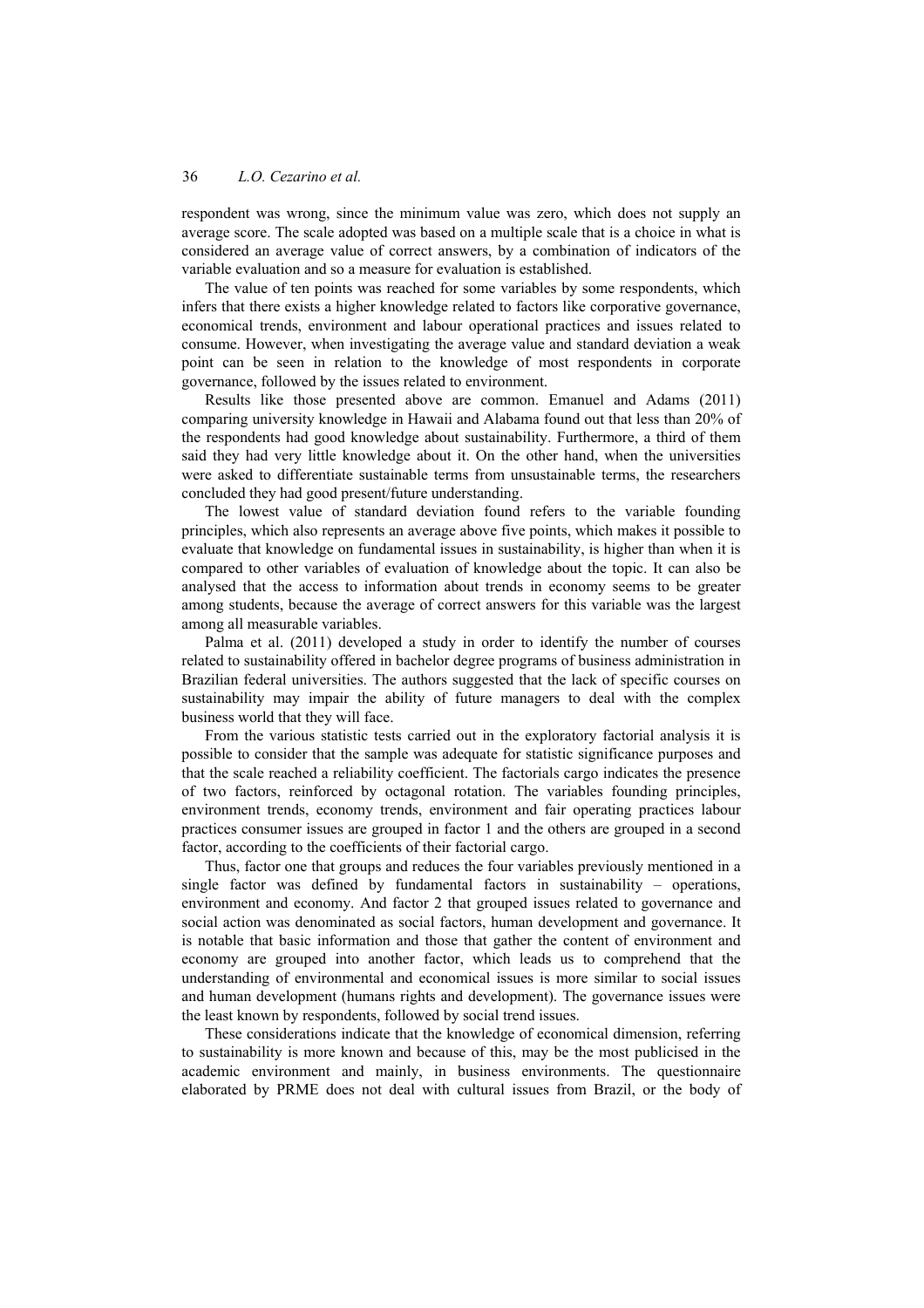knowledge that is discussed on the undergraduate courses of the target university. There is no program of EE or of sustainability effectively applied on the courses, especially in environmental themes, social trends and corporate governance.

In their study, Emanuel and Adam (2011) showed that students indicate more commitment to campus sustainability in Hawaii than in Alabama. The authors suggest that this may happen because of the wide program of campus initiatives to protect the environment they have in Hawaii University. In this way, it is possible that if the university studied in this paper had developed sustainability programs, the results would have been different. This may happen because 'student's responses are reflecting the state of sustainable practices in the community where their campus is located. This suggests that, when it comes to campus sustainability, students follow where their community leads [Emanuel and Adam, (2011), p.90].

The cluster analysis contributes when it shows that the variable 'environment' received the lowest score. This means that environment issues such as water, soil, sun, forests, rivers and animals are the least understood by students. On the other hand, 'organisational governance' achieved the highest score which reveals that issues related to financial and economic indicators of organisations are the most well-known issues by the students; this may be explained by the percentage of 12% of the sample composed by students from business courses. The cluster that approached six variables is medium scored. It shows that issues related to triple bottom line trends are known by the students in an average score.

Palma et al. (2011, p.256), found out that the business courses in Latin America, especially in Brazil, are not very concerned with sustainability. In this way, 'it is necessary to dedicate great effort to issues related to sustainability in management courses in order to better prepare managers to deal with the challenges of modernity'.

## **5 Final considerations**

In general, the values obtained through the students' answers are low. This indicates that, in general, the level of knowledge about sustainability is below the expected average. Specifically, the areas where there is greater variation in the level of knowledge of the answers are 'environment' and 'organisational governance'. The results of factorial analysis indicate that the eight variables could be grouped into two factors with pertinent factorial cargo: factor 1 representing the fundamental variables in sustainability like operations, environment and economy and factor 2 representing social variables like human rights, human development and governance.

The answers to factor 1 are more homogeneous that the answers presented to factor 2. It also presents a higher level of knowledge by students than factor 2. Therefore, we can consider that students have more knowledge about local factors (related to their parents) and economical factors, being this one of the pillars of sustainability. Students dominate less sustainability issues associated to the social dimension and global matters.

Organisation governance was the other most well-understood issue, while environment was the least. This can be explained by the high percentage of students from the business course. Trends in all three areas of the triple bottom line (economic, social and environmental areas) received an average score which means that students have some knowledge but do not have a deep understanding of those factors.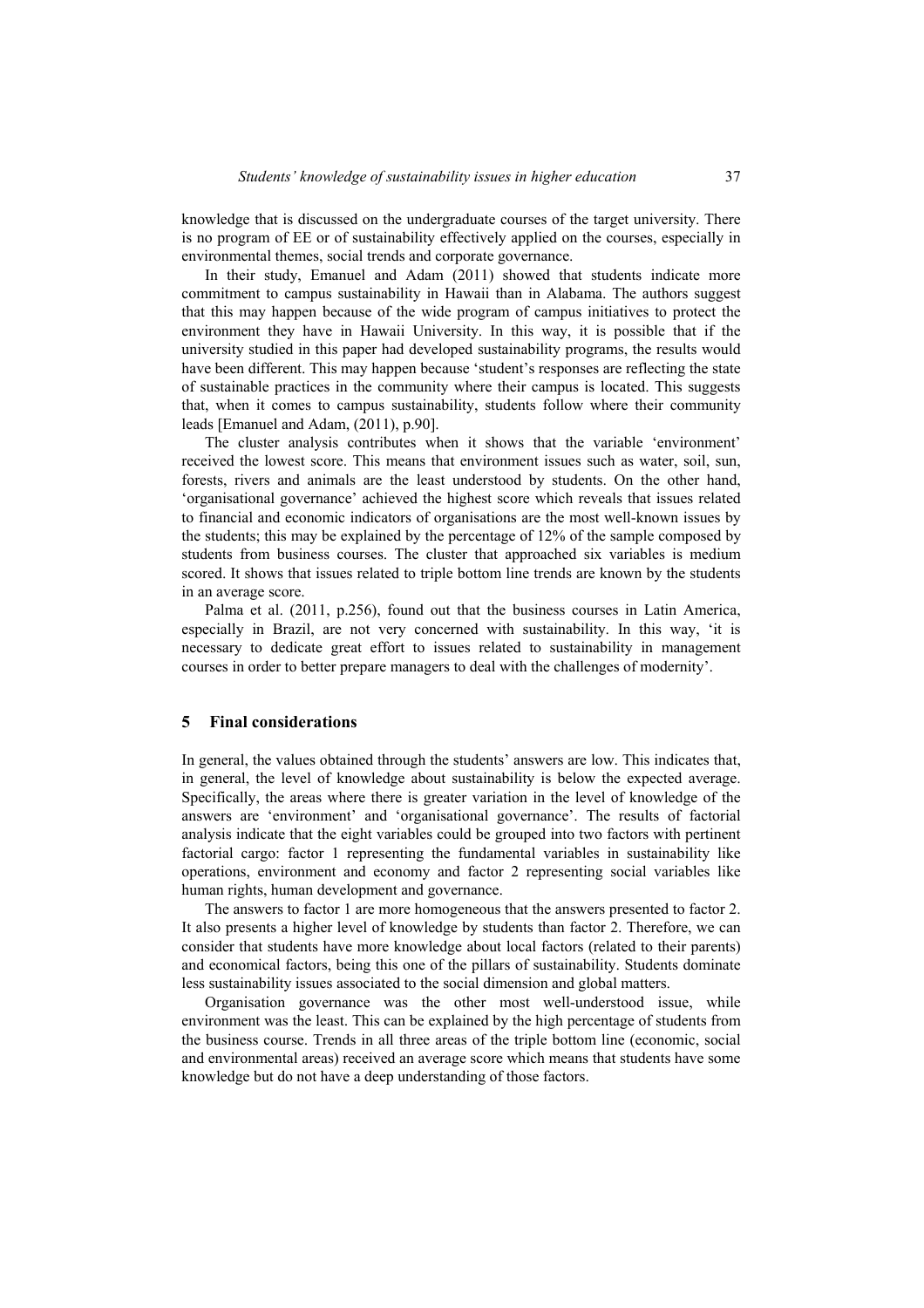Data corroborates (Miller et al., 2011) when they say that knowledge in sustainability involves the production of this knowledge from the academy, that is, universities must assume the responsibility of being a preponderant factor for the promotion of this knowledge and the necessary conditions for professionals learning. Students have shown more knowledge in fields which sustainability works as a teaching subject.

Finally, we can say that the knowledge demonstrated is fruit of teaching in other areas, related to its area of formation that relates to sustainability manners. Agronomy students know more about economic aspects and so on successively. There is a clear heterogeneity of knowledge that students have and there is a lack of initiative in teaching and more coherent and extensive research within the university. These results are related to the conclusions of Fisher and McAdams (2015) regarding the differences of understanding of the subjects of the research to which the origins of their graduate courses refer. A sustainability subject in the area of economics and business directs students' knowledge to a more eco-efficient understanding. On the other hand, students of social science courses understand sustainability for a bias less focused on economic efficiency and more on welfare and health conditions of society in general.

Limitations can be described as the absence of a theory model for SULITES questionnaire and the lack of access to all students' email from the university. For future studies, we suggest a deeper investigation on the trends of triple bottom line. This is justified by the need to explore what and how the students differentiate these issues of knowledge. In addition, works that compare undergraduate courses should also complement future studies.

#### **References**

- Anderberg, M.R. (1973) *Cluster Analysis for Applications*, Office of the Assistant for Study Support Kirtland AFB N MEX.
- Araujo, M I O. and Bizzo, N. (2005) 'O discurso da sustentabilidade, educação ambiental e a formação de professores de biologia', *Enseñanza de las ciencias, numero extra*.
- Atwater, J.B., Kannan, V.R. and Stephens, A.A. (2008) 'Cultivating systemic thinking in the next generation of business leaders', *Academy of Management Learning & Education*, Vol. 7, No. 1, pp.9–25.
- Audebrand, L.K. (2010) 'Sustainability in strategic management education: the quest for new root metaphors', *Academy of Management Learning and Education*, Vol. 9, No. 3, pp.413–428.
- Borges, J.C., Cezarino, L.O., Ferreira, T., Sala, O. and Unglaub, D. (2017) 'Student organizations and communities of practice: actions for the 2030 agenda for sustainable development', *The International Journal of Management Education*, Vol. 15, No. 2, pp.172–182.
- BRASIL (1999) *Lei sobre a educação ambiental e a Política Nacional de Educação Ambiental – no. 9795,* de 27 de abril de 1999, Dispõe sobre a educação ambiental, institui a Política Nacional de Educação Ambiental e dá outras providências [online] http://www.planalto.gov.br/ccivil\_03/leis/l9795.htm (accessed 22 November 2014).
- Brown, P.J. (1999) 'Client-based management qualifications: a case of win-win', *Journal of Management Development*, Vol. 18, No. 4, pp.350–361.
- Burchell, J., Murray, A. and Kennedy, S. (2014) 'Responsible management education in UK business schools: critically examining the role of the United Nations principles for responsible management education as a driver for change', *Management Learning*, Vol. 46, No. 4, pp.1–19 [online] http://mlq.sagepub.com/content/early/2014/09/16/1350507614549117 (accessed 13 November 2014).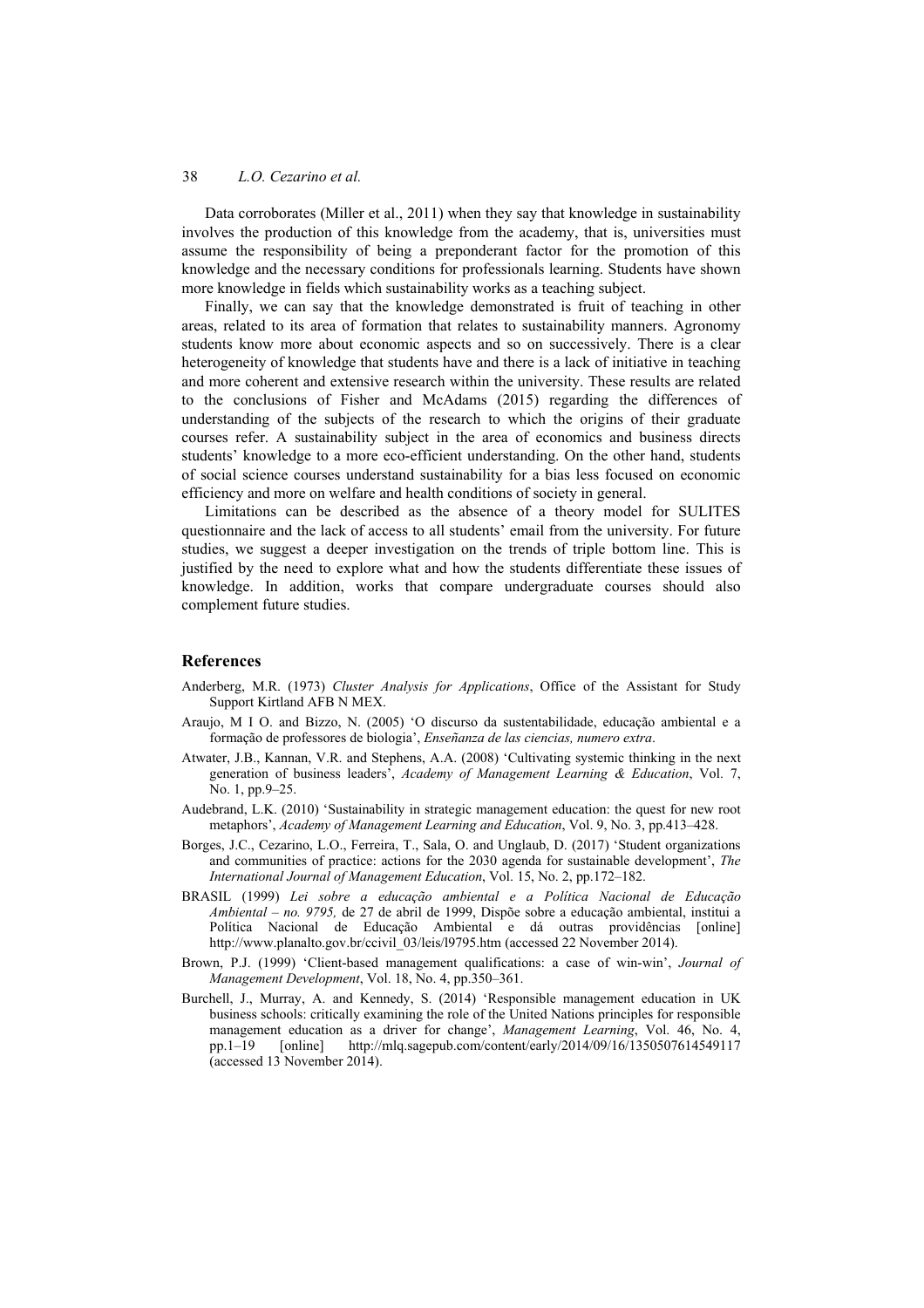- Calder, W. and Clugston, R.M. (2003) 'International efforts to promote higher education for sustainable development', *Planning for Higher Education*, March–May, Vol. 31, No. 3, pp.34–48.
- Davenport, T.H. and Prusak, L. (1998) *Working Knowledge: How Organizations Manage What They Know*, Harvard Business Press.
- Emanuel, R. and Adam, J.N. (2011) 'College students' perceptions of campus sustainability', *International Journal of Sustainability in Higher Education*, Vol. 12, No. 1, pp.79–92.
- Fiates, G.G.S., Parente, E.G.V., Leite, A.L.S. and Pfitscher, E.D. (2012) 'Os Princípios Instituídos pelas Organizações das Nações Unidas para uma Educação Responsável em Gestão: uma proposta inovadora para o ensino de administração', *Revista eletrônica Estratégia e Negócios*, Florianópolis, Jan/Abr, Vol. 5, No. 1, pp.3–27.
- Fisher, P.B. and McAdams, E. (2015) 'Gaps in sustainability education: the impact of higher education coursework on perceptions of sustainability', *International Journal in Sustainability in Higher Education*, Vol. 16, No. 4, pp.407–423.
- Freire, A.M. (2007) 'Educação para a sustentabilidade: implicações para o currículo escolar e para a formação de professores', *Pesquisa em Educação Ambiental*, Vol. 2, No. 1, pp.141–154.
- Friga, P.N., Bettis, R.A. and Sullivan, R.S. (2003) 'Changes in graduate management education and new business school strategies for the 21st century', *Academy of Management Learning and Education*, Vol. 2, No. 3, pp.233–249 [online] http://search.proquest.com/docview/ 223298683?accountid=42153 (accessed 07 January 2012).
- Godemann, J., Haertle, J., Herzig, C. and Moon, J. (2014) 'United Nations supported principles for responsible management education: purpose, progress and prospects', *Journal of Cleaner Production*, Jan. 2014, Vol. 62, pp.16–23.
- Godemann, J., Herzig, C., Moon, J. and Powell, A. (2011) *Integrating Sustainability Into Business Schools – Analysis of 100 UN PRME Sharing Information on Progress (SIP) Reports*, International Centre for Corporate Social Responsibility, Nottingham, 58-2011.
- Guimarães, S.S.M.E. and Tomazello, M.G.C. (2003) 'A formação universitária para o ambiente: educação para sustentabilidade', *Ambiente e Educação. Revista de Educação Ambiental da FURG*, Vol. 08, Fundação Universidade Federal do Rio Grande, Rio Grande/RS.
- Haertle, J., Parkes, C., Murray, A. and Hayes, R. (2017) 'PRME: Building a global movement on responsible management education', *The International Journal of Management Education*, Vol. 15, p.66–72.
- Hailey, J. (1998) 'Management education for sustainable development', *Sustainable Development*, Vol. 6, pp.40–48.
- Hair Jr., J.F et al. (2005) *Fundamentals of Research Methods in Administration*, Bookman, Porto Alegre.
- Hair Jr., J.F. et al. (2009) *Análise multivariada de dados*, Bookman, Porto Alegre.
- Jabbour, J.C.J., Sarkis, J., Jabbour, A.B.L.S and Govindan, K. (2013) 'Understanding the process of greening of Brazilian business schools', *Journal of Cleaner Production*, Vol. 61, pp.25–35.
- Jacobi, P. (2003) 'Educação ambiental, cidadania e sustentabilidade', *Cadernos de Pesquisa*, March, No. 118, pp.189–205.
- Jacobi, P.R., Raufflet, E. and Arruda, M.P. (2011) 'Educação para sustentabilidade nos cursos de administração: reflexão sobre paradigmas e práticas', *Revista de Administração Mackenzie. Edição Especial*, Maio/Jun, Vol. 12, No. 3, pp.21–50.
- Junyent, M. and Ciurana, A.M.G. (2008) 'Education for sustainability in university studies: a model for reorienting the curriculum', *British Educational Research Journal*, Vol. 34, No. 6, pp.763–782.
- Khurana, R. (2010) *From Higher Aims to Hired Hands: The Social Transformation of American Business Schools and the Unfulfilled Promise of Management as a Profession*, Princeton University Press.